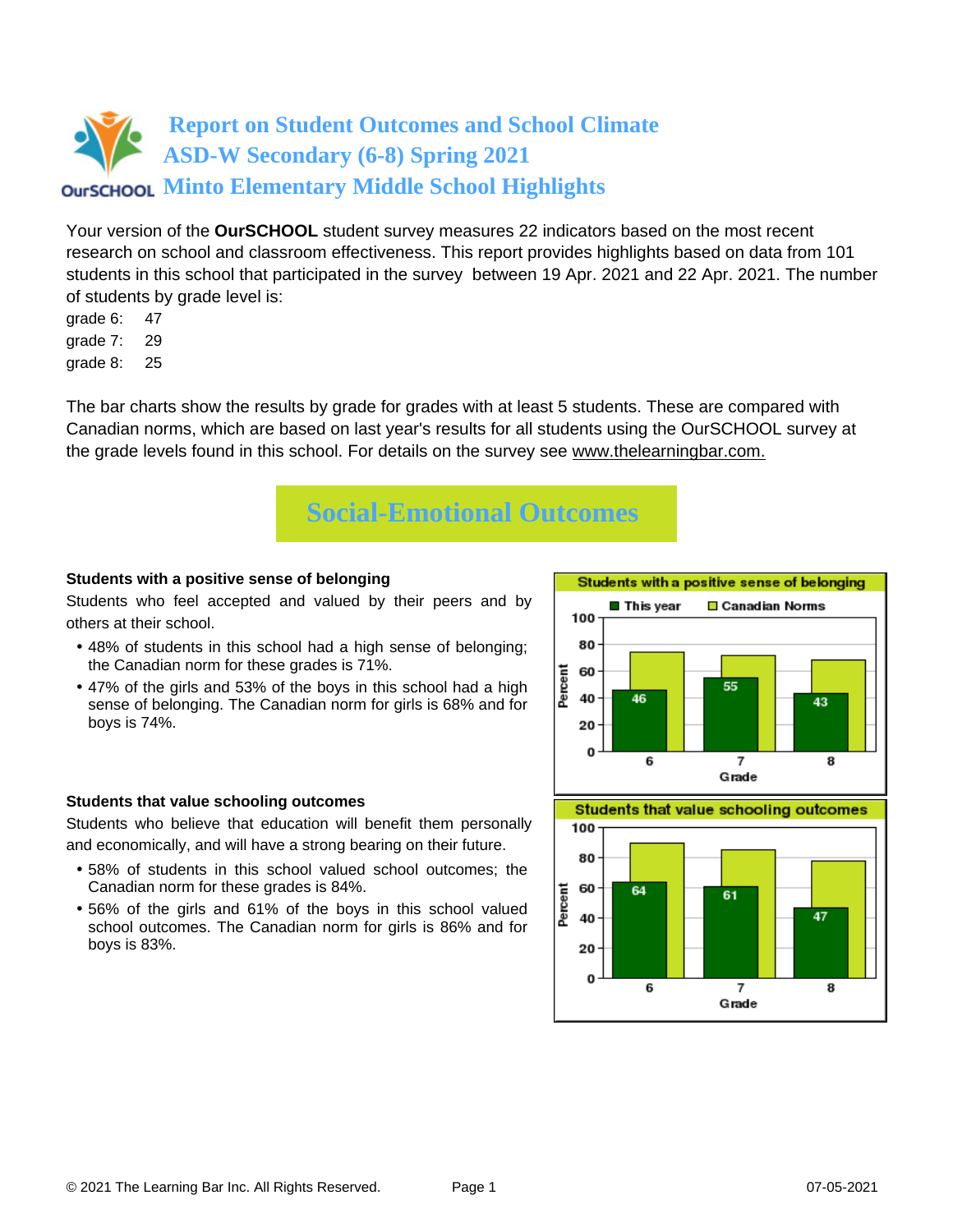# **Social-Emotional Outcomes**

## **Students that are regularly truant**

Students who skip classes or miss days at school without a reason, or arrive late for school or classes.

- In this school, the student truancy rate was 21%; the Canadian norm for these grades is 7%
- In this school, the truancy rate for girls was 19% and for boys, 20%. The Canadian norm for girls is 5% and for boys is 8%.





Students that do not get in trouble at school for disruptive or inappropriate behaviour.

- In this school, 79% of students had positive behaviour; the Canadian norm for these grades is 93%.
- 88% of the girls and 73% of the boys in this school with positive student behaviour at school. The Canadian norm for girls is 97% and for boys is 89%.

## **Students who are interested and motivated**

Students who are interested and motivated in their learning.

- 31% of students in this school were interested and motivated; the Canadian norm for these grades is 51%.
- 27% of the girls and 35% of the boys in this school were interested and motivated. The Canadian norm for girls is 52% and for boys is 50%.



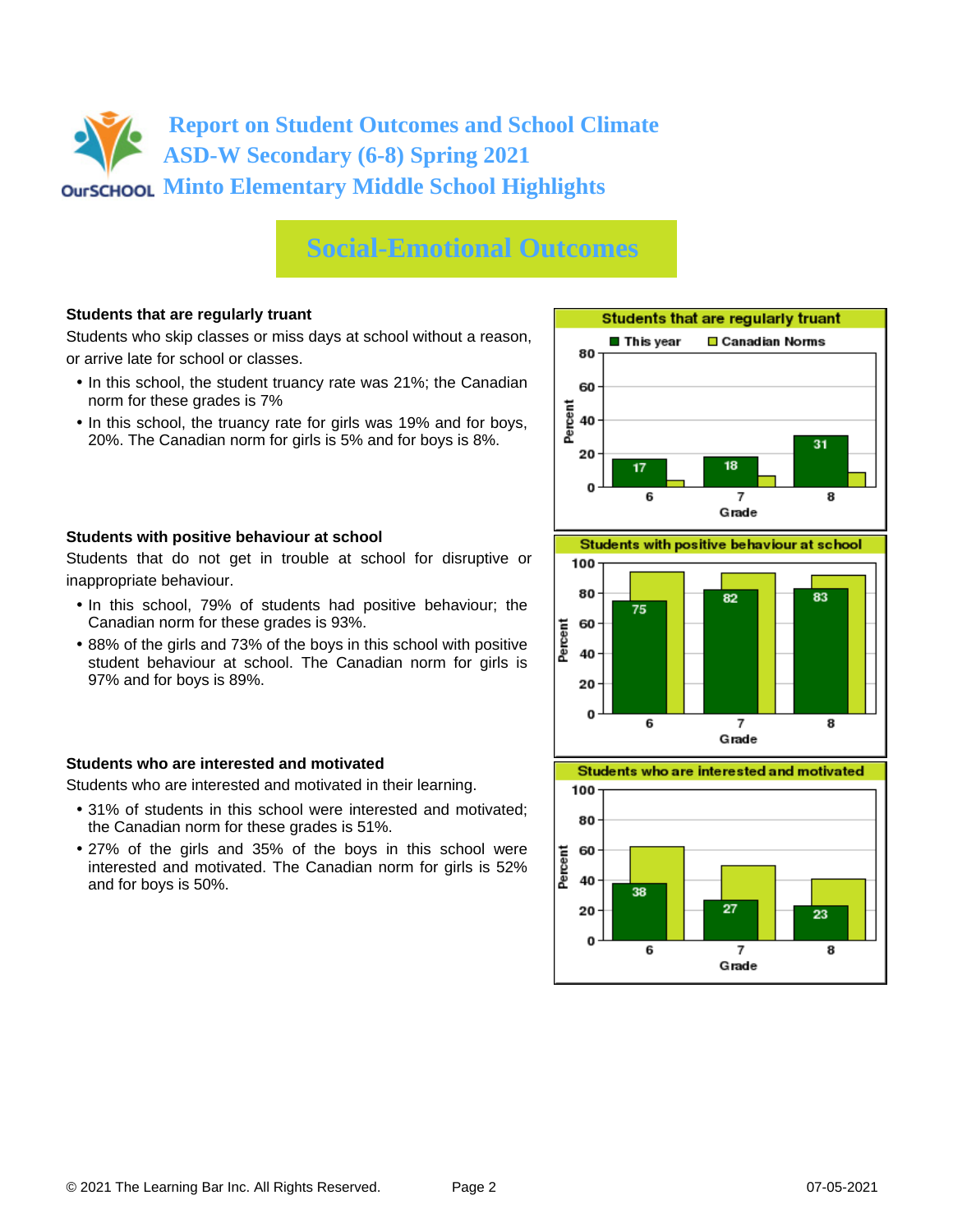# **Social-Emotional Outcomes**

## **Effort**

Students who try hard to succeed in their learning.

- 54% of students in this school tried hard to succeed; the Canadian norm for these grades is 78%.
- 56% of the girls and 54% of the boys in this school tried hard to succeed. The Canadian norm for girls is 79% and for boys is 77%.



## **Students with moderate or high levels of anxiety**

Students who have intense feelings of fear, intense anxiety, or worry about particular events or social situations.

- 34% of students in this school had moderate to high levels of anxiety; the Canadian norm for these grades is 23%.
- 48% of the girls and 14% of the boys in this school had moderate to high levels of anxiety. The Canadian norm for girls is 29% and for boys is 16%.

## **Students with moderate or high levels of depression**

Students who have prolonged periods when they feel sad, discouraged, and inadequate.

- 33% of students in this school had moderate to high levels of depression; the Canadian norm for these grades is 18%.
- 46% of the girls and 18% of the boys in this school had moderate to high levels of depression. The Canadian norm for girls is 23% and for boys is 14%.

Students with moderate or high levels of anxiety



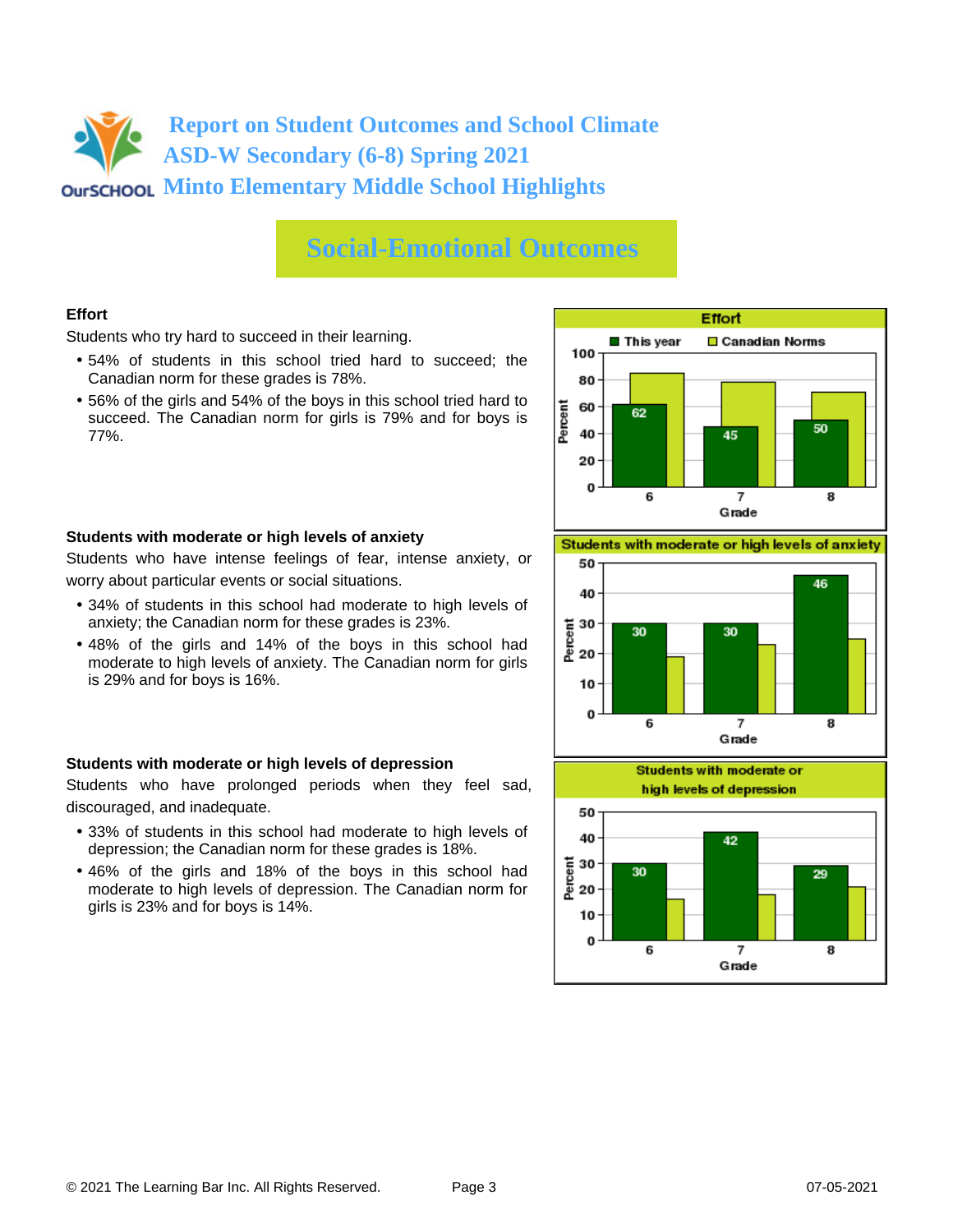# **Social-Emotional Outcomes**

## **Life Satisfaction**

Students who are satisfied with the overall quality of their lives.

- 61% of students in this school had positive life satisfaction.
- 55% of the girls and 72% of the boys in this school had positive life satisfaction.

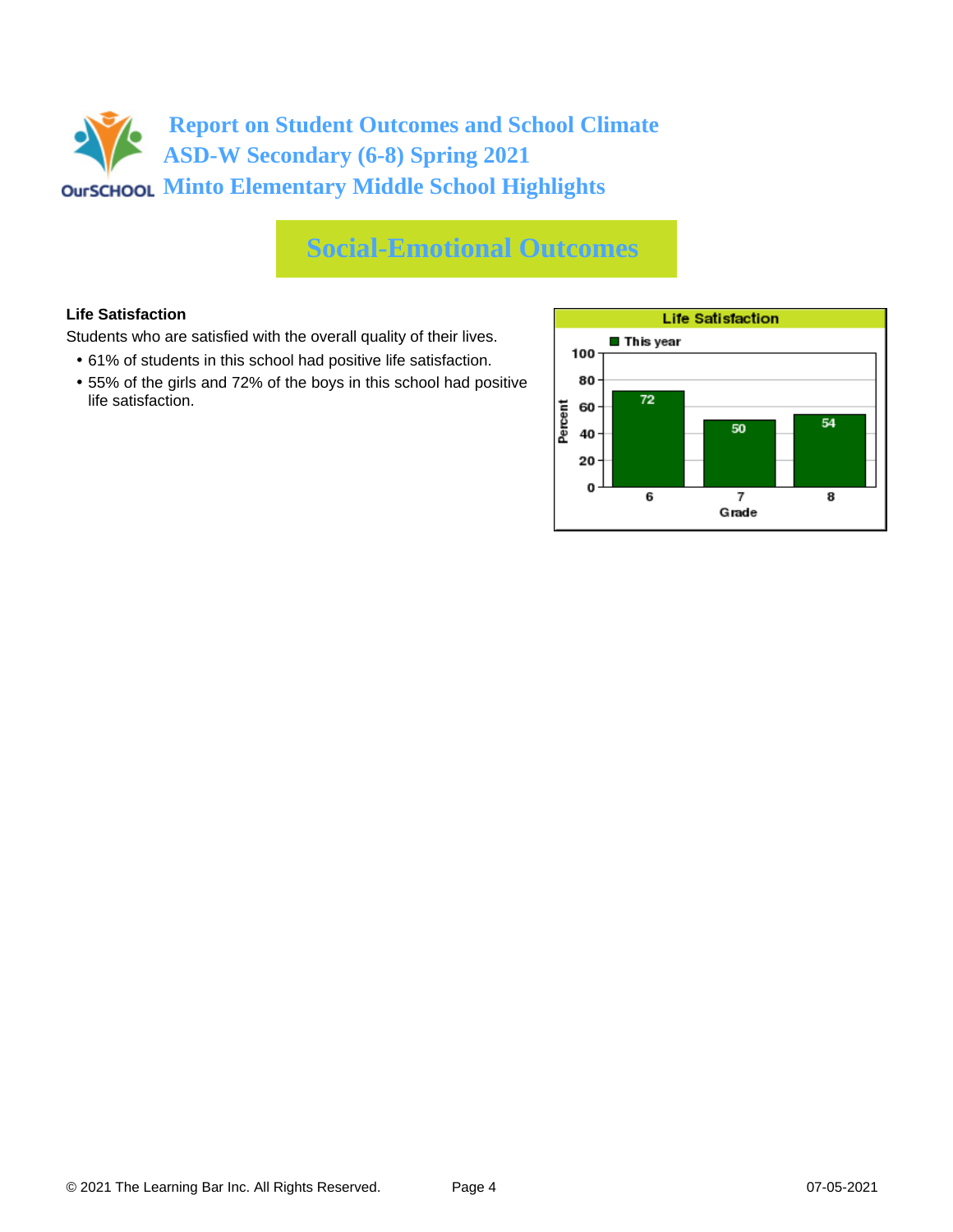# **DRIVERS of Student Outcomes**

## **Effective learning time**

Important concepts are taught well, class time is used efficiently, and homework and evaluations support course objectives.

- In this school, students rated effective classroom learning time 6.7 out of 10; the Canadian norm for these grades is 7.4.
- In this school, effective classroom learning time was rated 6.7 out of 10 by girls and 6.7 out of 10 by boys. The Canadian norm for girls is 7.4 and for boys is 7.4.



## **Rigor**

Students who find the classroom instruction is well-organized, with a clear purpose, and with immediate and appropriate feedback that helps them learn.

- In this school, students rated rigor 6.3 out of 10; the Canadian norm for these grades is 7.1.
- In this school, rigor was rated 6.2 out of 10 by girls and 6.4 out of 10 by boys. The Canadian norm for girls is 7.1 and for boys is 7.

## **Bullying, exclusion, and harassment**

Students who are subjected to physical, social, or verbal bullying, or are bullied over the internet.

- 40% of students in this school were victims of moderate to severe bullying in the previous month; the Canadian norm for these grades is 23%.
- 49% of the girls and 29% of the boys in this school were victims of moderate to severe bullying in the previous month. The Canadian norm for girls is 22% and for boys is 24%.



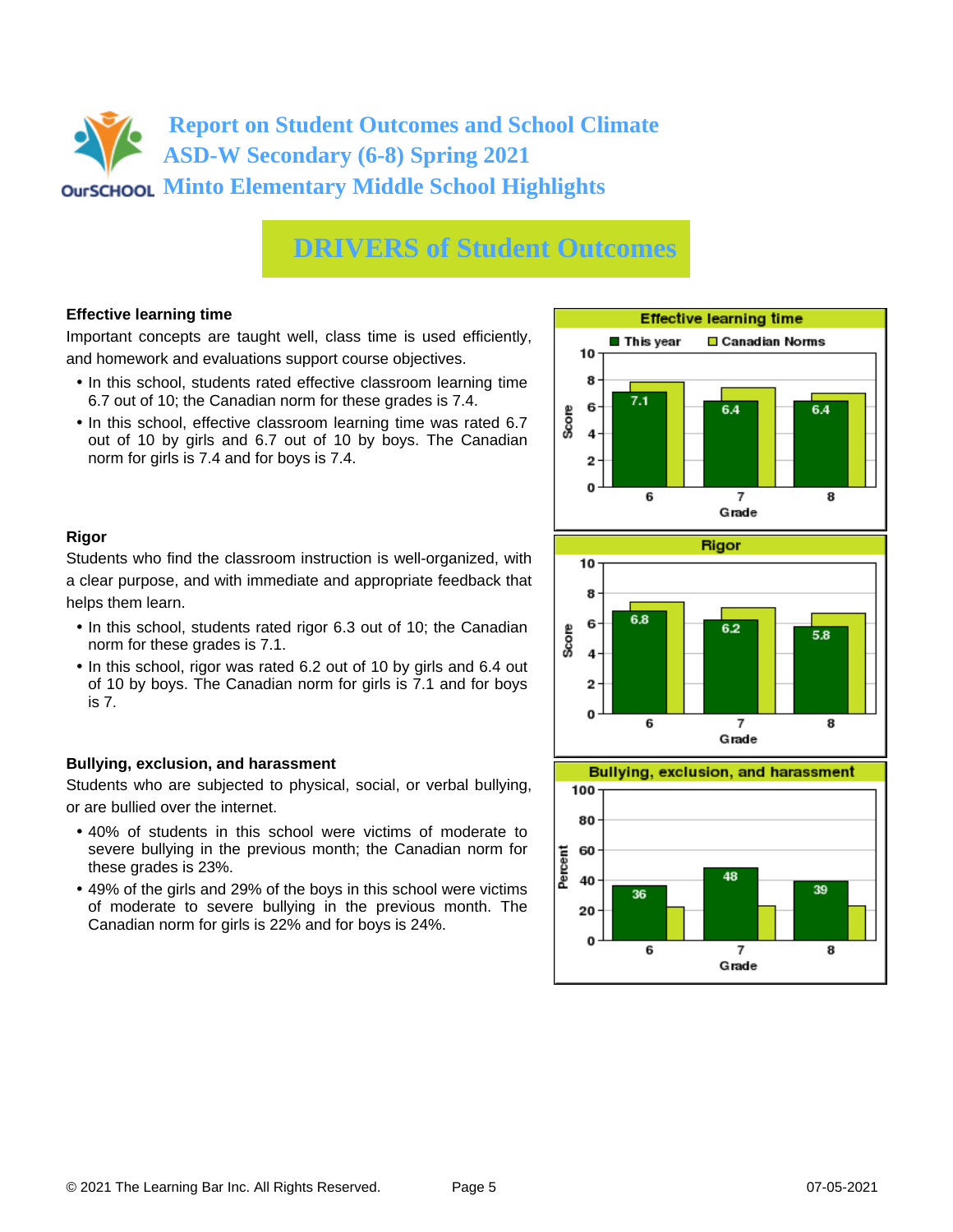

## **DRIVERS of Student Outcomes**

## **Feel safe attending this school**

Students who feel safe at school as well as going to and from school.

- 44% of students felt safe attending the school; the Canadian norm for these grades is 65%.
- 45% of the girls and 44% of the boys felt safe attending the school. The Canadian norm for girls is 65% and for boys is 65%.

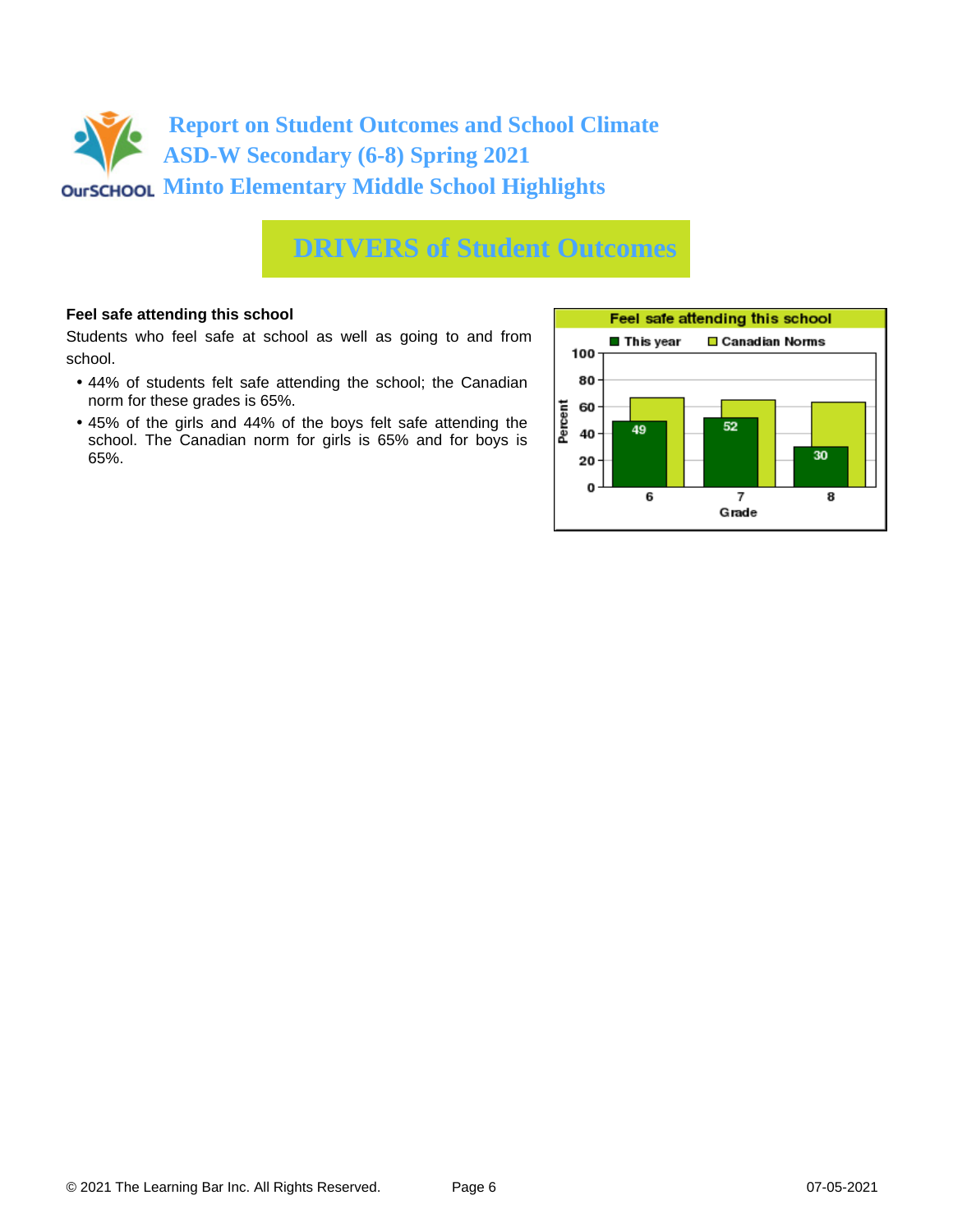# **Demographic Factors**

## **Language spoken at home**

Students are asked to indicate the language they speak most often at home.

- 93% of students in this school speak English at home.
- 2% of students in this school speak French at home.
- 0% of students in this school speak other languages at home.
- 3% of students in this school speak English and French at home.
- 3% of students in this school speak English and another languages at home.
- 0% of students in this school speak French and another languages at home.

## **Grade repetition**

Students who have repeated one or more grades at school since kindergarten.

- 5.2% of students in this school have repeated a grade at school.
- 4.4% of the girls and 2.2% of the boys in this school have repeated a grade at school.

## **Time student has lived in Canada**

Students who were born in Canada.

- 99% of students in this school were born in Canada.
- 98% of the girls and 100% of the boys in this school were born in Canada.





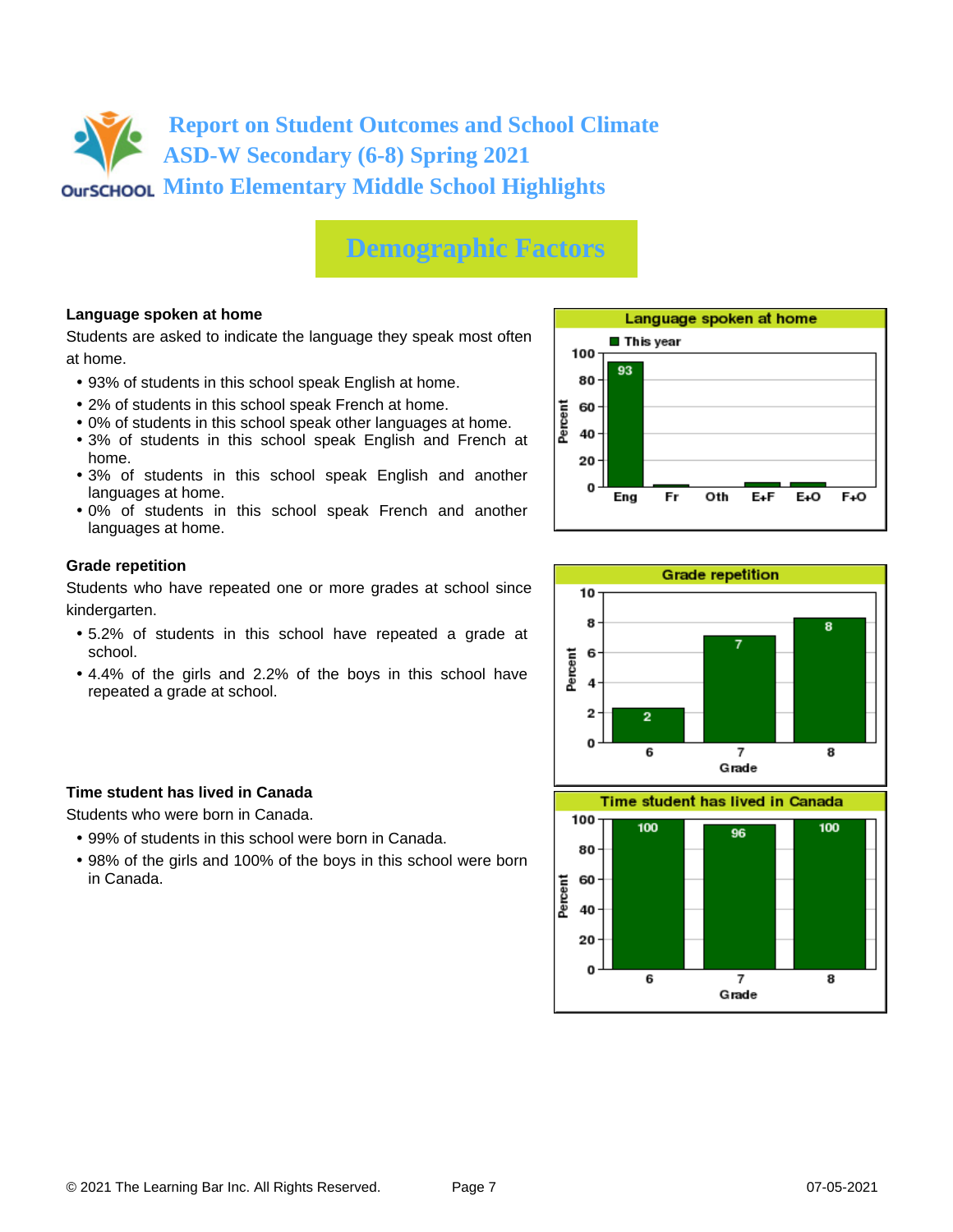# **Demographic Factors**

## **Indigenous Status**

Students who identified as Indigenous, that is, First Nations, Métis, or Inuk.

• 1% of students in this school identified as Indigenous.

participation in school activities and learning.

• 18% of students in this school have a disability.

Students who have changed schools for reasons below.

advantage of a different program.

were expelled from their old school.

• 0% of the girls and 3% of the boys in this school identified as Indigenous.

The percentage of students that have a Disability that limits their

• 20% of the girls and 20% of the boys in this school have a

• 22.3% of students in this school changed school because they

• 3.3% of students in this school changed school to take

• 2.3% of students in this school changed school because they



**Change school**

moved.

disability.

**Disability**

## © 2021 The Learning Bar Inc. All Rights Reserved. Page 8 07-05-2021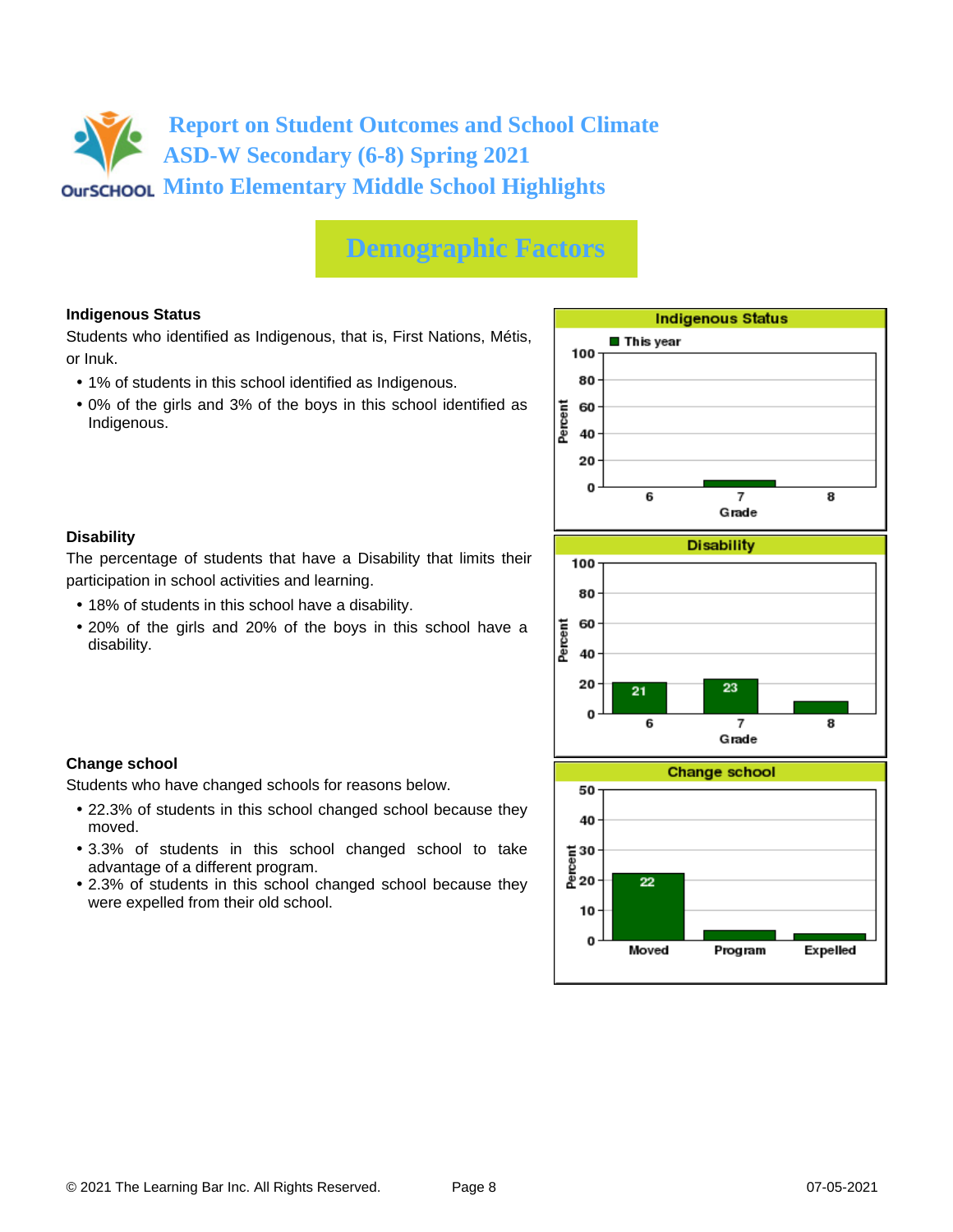

# **Demographic Factors**

## **Instructional Environment**

The percentage of students learning at home, at school, or a combination of both.

• 79% of students in this school are learning at school. 8% of students in this school are learning at home. 13% of students in this school are learning both at school and at home.

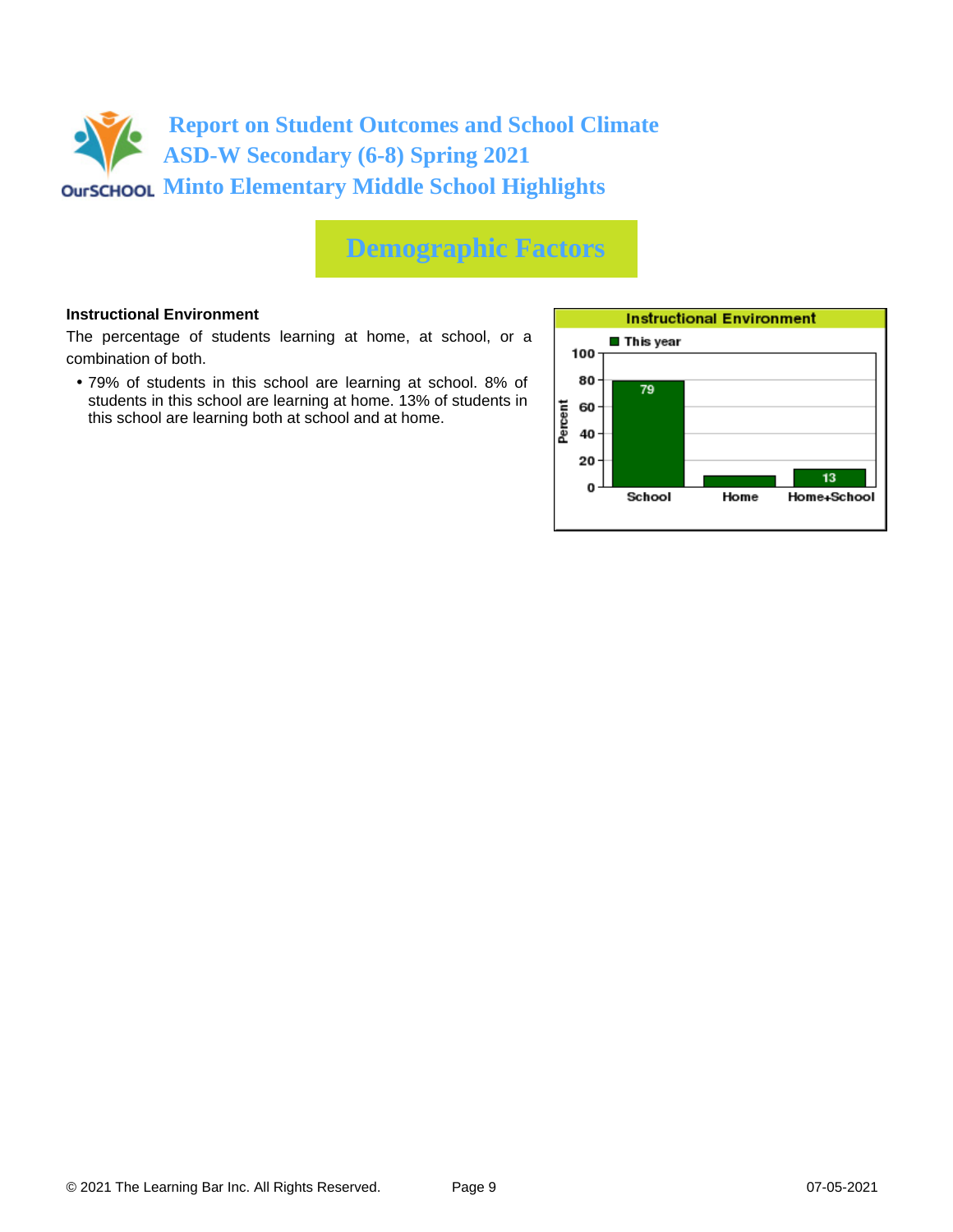

**Custom Measure**

## **% Enrolled in FSL (NB EECD)**

Enrolled in FSL - NB EECD Custom Question

The percentage of students that indicated they were enrolled in French Immersion.

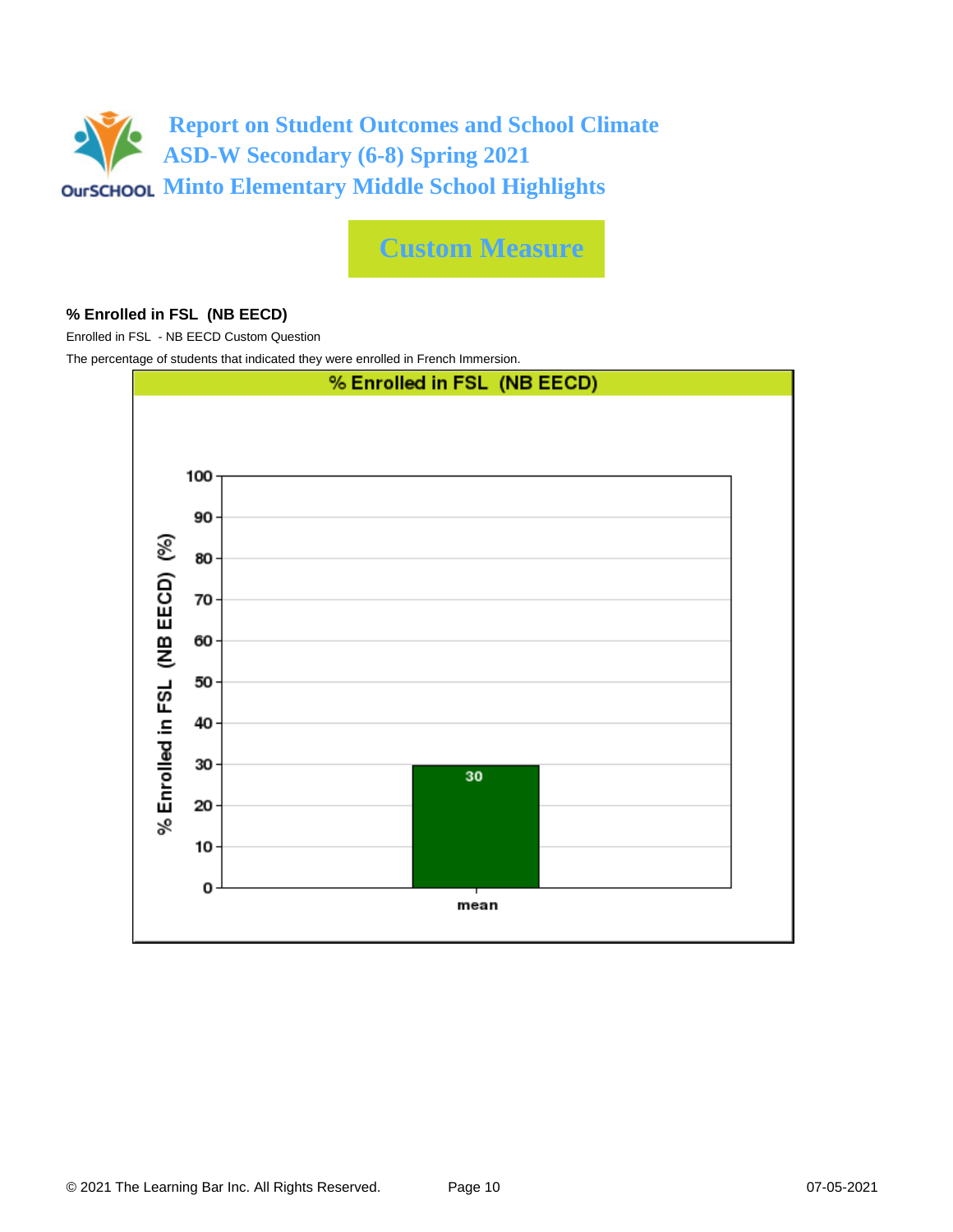

# **Multiple Choice Question**

**Students were asked: "Do you identify as a member of the LGBTQI2S (Lesbian, Gay, Bisexual, Transgender, Queer, Intersex, and Two-Spirited) community?"**

**- Yes (Yes)**

- **No (No)**
- **I prefer not to answer (NA)**

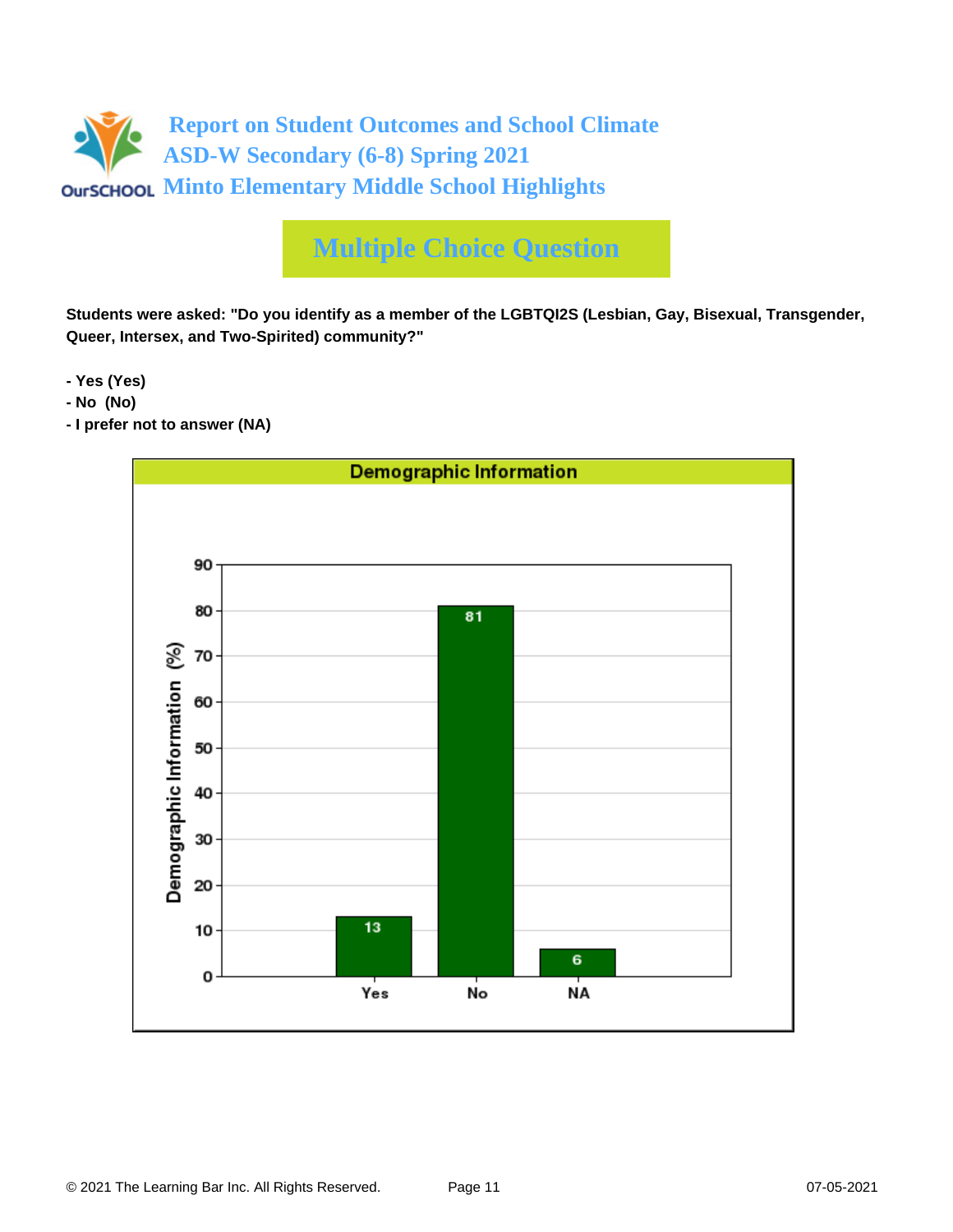

# **Multiple Choice Question**

**Students were asked: "My Teacher gives me feedback and helps me set goals for my learning."**

- **Never or Hardly Ever (Never)**
- **About Once a Week (Once)**
- **About 2-3 Times a Week (2to3)**
- **Almost Every Day (Almos)**
- **Every Day (Daily)**